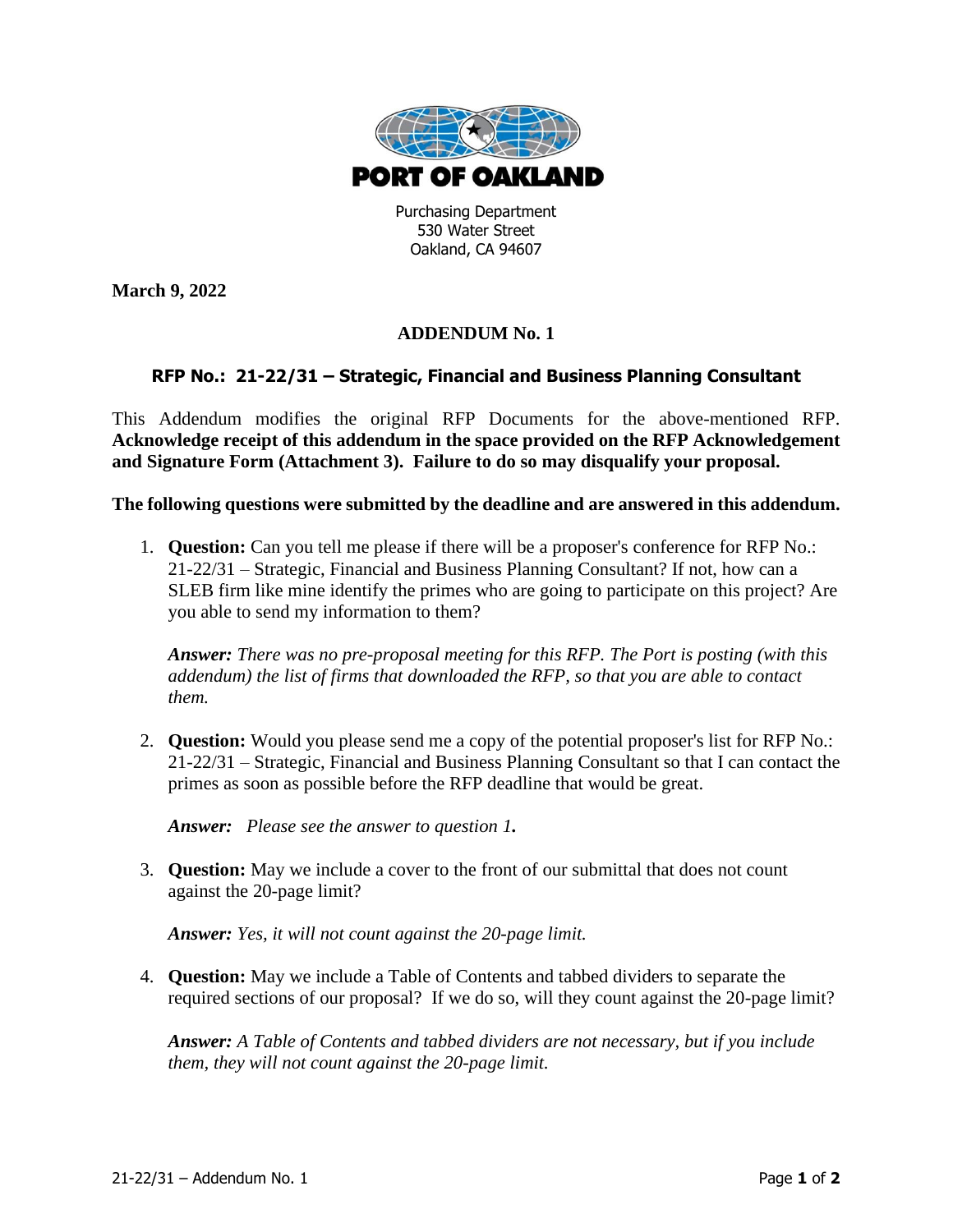5. **Question:** Are firms that serve as a prime or subcontractor for this procurement eligible to proposer on future competitive proposals related to execution of the planned airport development program?

*Answer: Yes, to the extent that this does not provide you with a competitive advantage on any future RFPs or that there is a conflict of interest. The Port will have to make that determination once those future RFPs are developed.*

There are no other questions to RFP 21-22/31.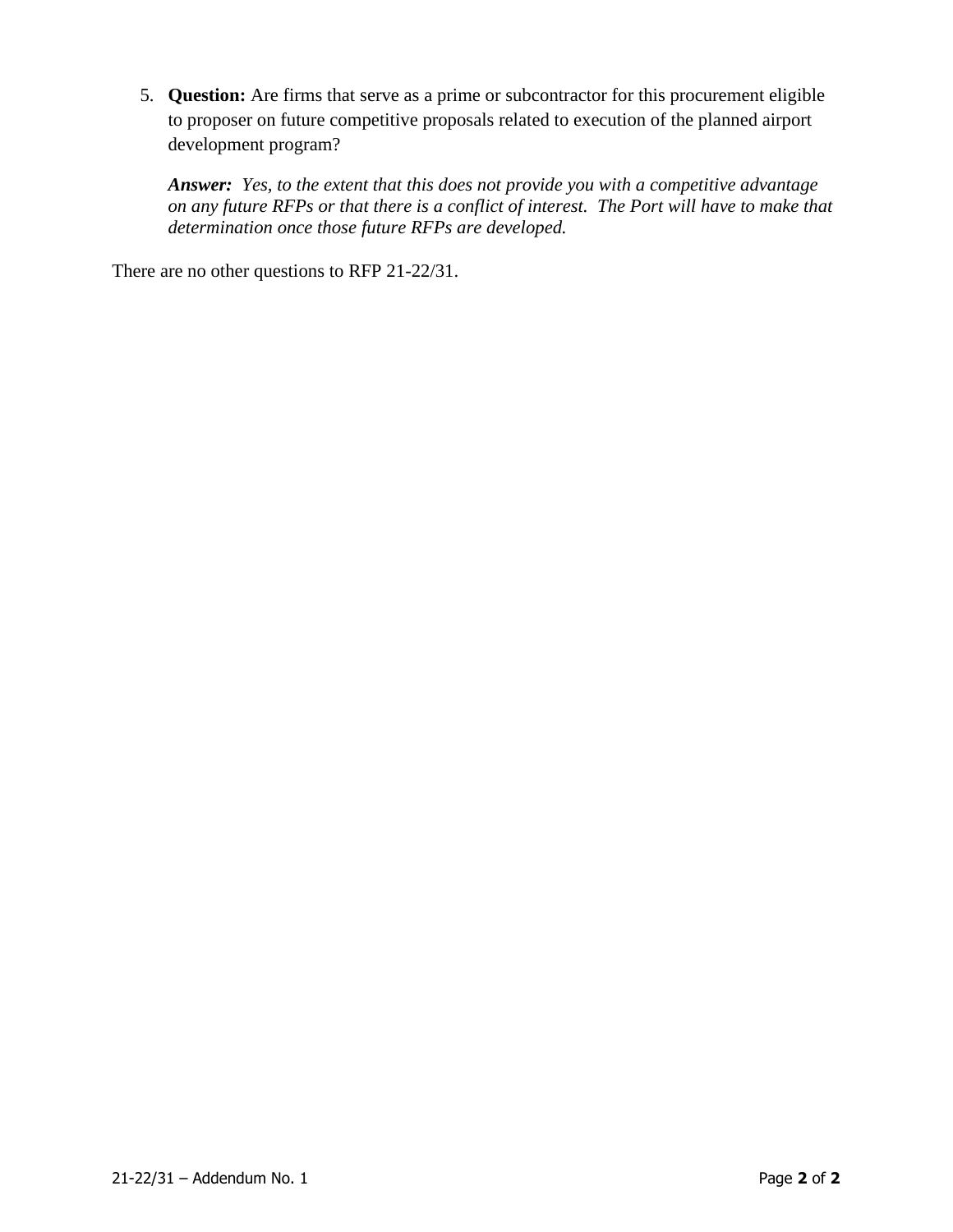| Download Date: 03/09/2022   7:00 A.M. |                                                                |                                               |                                           |                      |                     |            |                      |                                                  |
|---------------------------------------|----------------------------------------------------------------|-----------------------------------------------|-------------------------------------------|----------------------|---------------------|------------|----------------------|--------------------------------------------------|
| full-name                             | title                                                          | company-name                                  | address                                   | city                 | state               | zip-code   | phone                | email                                            |
| David Shpigler                        | President                                                      | <b>Shpigler Consulting</b>                    | 181 14th Street NE, Suite 425             | Atlanta              | Georgia             |            | 30309 404-600-5480   | shpigler@shpigler.com                            |
| Jo Miller                             | <b>Administrative Support</b>                                  | Regional Government Services Authourity       | PO Box 1350                               | <b>Carmel Valley</b> | California          | 93924      |                      | 6505877300 jmiller@rgs.ca.gov                    |
| indira designs inc                    | President                                                      | Indira Designs Inc                            | 1941 Jackson Street                       | Oakland              | California          | 94621      |                      | 8883979699 id@indiradesigns.com                  |
| <b>JASON WILSON</b>                   | <b>Managing Director</b>                                       | UNIVERSAL RESOURCE GROUP CONSULTING, LLC      | 9341 ASPEN CIRCLE                         | <b>SPANISH FORT</b>  | Alabama             | 36527      |                      | 2259167342 jason@urg-consulting.com              |
| Renee Oliver                          | Manager, Marketing and Advertising                             | Ricondo & Associates, Inc.                    | 20 N Clark St                             | Chicago              | Illinois            | 60602      |                      | 3122128855 roliver@ricondo.com                   |
| Adam Fox                              | <b>Engineering Manager</b>                                     | Leidos                                        | 480 Ariel Dr                              | San Jose             | California          | 95123      |                      | 6154313215 adam.e.fox@leidos.com                 |
| Sandra Greene                         | President                                                      | Greene US                                     | 50865 Walker Canyon Drive                 | Indio                | California          | 92201      |                      | 3126074656 ssg.greeneus@gmail.com                |
| Jeremy Ashlock                        | Principal                                                      | <b>Ashlock and Company LLC</b>                | 2058 North Belfast Avenue                 | Augusta              | Maine               | 4330       |                      | 2074467028 jeremy@ashlockandcompany.com          |
| taylo                                 | ceo                                                            | JJ Consulting, LLC                            | 85 Broad st                               | <b>New York</b>      | New York            |            | 10004 917-234-9098   | jconsulting@gmail.com                            |
| Eric B Schnurer                       | President                                                      | Public Works LLC                              | 1690 East Strasburg Road                  | <b>West Chester</b>  | Pennsylvania        | 19380      |                      | 6102969443 Eschnurer@public-works.org            |
| Martina Rohm                          | Manager Knowledge Management                                   | Lufthansa Consulting GmbH                     | Hugo-Eckener-Ring                         | Frankfurt            | <b>Select State</b> | 60546      |                      | 4.91516E+12 martina.rohm@lhconsulting.com        |
| steve walse                           | l BD.                                                          | sevenoutsource                                | 113 Barksdale Professional Cen            | Newark               | Delaware            | 19711      |                      | 3153087852 rfpalerts@gmail.com                   |
| Nevin Kamath                          | <b>Managing Director</b>                                       | Kamath Coaching and Consulting                | 2305 Shamrock Avenue, Building Two        | Austin               | Texas               | 78757      |                      | 5127900829 nevin@kamathcc.com                    |
| Deonna Barnett                        | CEO                                                            | <b>Aventi Enterprises</b>                     | 4200 Regent St Ste 200                    | Columbus             | Ohio                | 43219      |                      | 6145284138 deonna@aventiebterprises.com          |
| JOCELYN MORTENSEN                     | Senior Managing Director                                       | Public Resources Advisory Group               | 1999 Harrison Street, Suite 1800          | Oakland              | California          | 94605-422! |                      | 15103393212   jmortensen@pragadvisors.com        |
| Daniel Smith                          | Principal                                                      | The Tioga Group, Inc.                         | 288 Rheem Blvd                            | Moraga               | California          |            | 94556 925-808-1330   | dsmith@tiogagroup.com                            |
| <b>Bill Olechnowicz</b>               | Sr. Project Manager                                            | <b>MWA</b>                                    | 135 Main Street, Suite 550                | San Francisco        | California          | 94105      |                      | 4159873376 bolechnowicz@mwaarchitects.com        |
| Anne-Sofie Mortimer                   | Marketing Coordinator                                          | Ricondo & Associates, Inc.                    | 2111 Palomar Airport Road, Suite 350      | CARLSBAD             | California          | 92011      |                      | 2676144187 amortimer@ricondo.com                 |
| Lee Lipton                            | Senior Vice President - Aviation Strategy                      | ASM                                           | 605 Third Avenue                          | <b>New York</b>      | New York            | 10158      |                      | 7785582048 lee.lipton@asm-global.com             |
| Nuwagaba Isiah                        | <b>Business Development Consultant</b>                         | Cater Investments Group (CIG)                 | 1708 East Colorado Avenue - Suite #204    | Urbana               | Illinois            | 61802      |                      | -6521 isiah@caterinvestments.com                 |
| Nuwagaba Isiah                        | <b>Business Development Consultant</b>                         | Cater Investments Group (CIG)                 | 1708 East Colorado Avenue - Suite #204    | Urbana               | Illinois            | 61802      |                      | -6521 isiah@caterinvestments.com                 |
| Justin Powell                         | CEO                                                            | JPA, LLC                                      | 1964 Ellis Street                         | San Francisco        | California          | 94115      |                      | 4153369868 justin@jp-a.aero                      |
| Andrew Lee                            | Director of Development                                        | Berkeley Economic Advising and Research       | 1442A Walnut St, Suite 108                | Berkeley             | California          | 94709      |                      | 5102204567 admin@bearecon.com                    |
| Mohan rajen                           | manager                                                        | iohn kumar bids                               | rohan park metro chinea, 123, 4th floor   | idniana              | Alaska              | 65464      |                      | 987456123 johankumarraj@repairman.com            |
| Diana M. Dorinson                     | Founder & Principal                                            | <b>Transportation Analytics</b>               | 4096 PIEDMONT AVENUE #802                 | <b>OAKLAND</b>       | California          | 94611      |                      | 5107174137 dd@transportationanalytics.net        |
| Jennifer Tuchband                     | Senior Consultant                                              | Keen Independent Research                     | 100 Fillmore Street, 5th Floor            | Denver               | Colorado            | 80206      |                      | 3033858515 jennifer.tuchband@keenindependent.com |
| Bryant Sparkman                       | Principal                                                      | Century   Urban                               | 235 Montgomery, Suite 1042                | San Francisco        | California          | 94104      |                      | 4153581218 bsparkman@centuryurban.com            |
| clayton Barnes                        | crane                                                          | <b>Clayton Construction</b>                   | 1987 Heavens Way                          | Pontiac              | Michigan            | 48342      |                      | 8646309726 claytonconst@yahoo.com                |
| Audrey Chu                            | Analyst                                                        | Siebert Williams Shank                        | 660 South Figueroa Street, Suite 1720     | Los Angeles          | California          | 90017      |                      | 5106452247 achu@siebertwilliams.com              |
| Rekha Rao                             | Management Analyst                                             | Domain Experts Corporation                    | 2530 Berryessa Road, #273                 | San Jose             | California          |            | 95132 408-748-1800   | rekha@domain-experts.net                         |
| Sophana Sok                           | navigator                                                      | erepublic                                     | 100 Blue Ravine Rd.                       | Folsom               | California          | 95630      |                      | 9169321300 ssok@erepublic.com                    |
| Onvia Onvia                           | nvia                                                           | Source Management                             | 509 Olive Way                             | Seattle              | Washington          | 98101      |                      | 2063739500 svcagency@onvia.com                   |
| Courtney Welch                        | Founder                                                        | <b>Welch Government Relations</b>             | 6301 Shellmound St Apt 423                | Emeryville           | California          | 94608      |                      | 5107983128 courtneyforemeryville@gmail.com       |
| Jill Morgan                           | Consultant                                                     | Starcrest                                     | PO Box 221                                | South Bristol        | Maine               | 4568       |                      | 5625371102 jill.morgan@starcrestllc.com          |
| <b>Shannon Blakey</b>                 | Sr. Marketing Associate                                        | MGT of America Consulting, LLC                | 4320 W. Kennedy Blvd                      | Tampa                | Florida             | 33609      |                      | 8883020899 rcvrfp@mgtconsulting.com              |
| Nancy L Zielke                        | <b>Managing Director</b>                                       | Alvarez & Marsal Public Sector Services, LLC. | 1100 Walnut Street - Suite 2970           | Kansas City          | Missouri            | 64106      |                      | 19135486245 nzielke@alvarezandmarsal.com         |
| <b>TECH ZONE</b>                      | Strategic, Financial and Business Planning Con VISUAL          |                                               | 5C-1 VCS Nagar 1st Street                 | Coimbatore           | California          |            | 641029 347-480-1475  | techzone@visualinfomedia.com                     |
| jkhk gfghf                            | finacial                                                       | ghffg                                         | fvbg, fgdfg                               | nv                   | Alaska              | 10006      |                      | 9999999999 alishaross2013@gmail.com              |
| <b>Steve Walse</b>                    | (RFP No. 21-22/31) Strategic, Financial and Bus SevenOutsource |                                               | 113 Barksdale Professional Center, Newark | Delware              | Delaware            |            | 19711 + 103153087852 | rfpalerts@gmail.com                              |
| Dr. JeFreda R. Brown                  | CEO                                                            | Xaris Financial Enterprises LLC               | 7101 Happy Hollow Road Ste. 201D          | Trussville           | Alabama             | 35173      |                      | 2055738433 jefreda@xarisfinance.com              |
| Bryant Sparkman                       | Principal                                                      | Century   Urban                               | 235 Montgomery, Suite 1042                | San Francisco        | California          | 94104      |                      | 4153581218 bsparkman@centuryurban.com            |
| Erica Kearney                         | Administrative Manger                                          | The Knox Group                                | 51 JFK Parkway                            | Whippany             | New Jersey          | 7981       |                      | 19732182497 e.kearney@sylvesterknox.com          |
| Mark Walsh                            | President & Founder                                            | Walsh Financial Consulting                    | 10732 Fallbrook Way                       | Oakland              | California          | 94605      |                      | 5104578742 mark@walshfc.com                      |
| Delia Bruntz                          | <b>Associate Director</b>                                      | Crowe LLP                                     | 225 West Wacker Drive, Suite 2600         | Chicago              | Illinois            | 60606      |                      | 6305865321 proposal.center@crowe.com             |
| Ed Salcedo                            | President                                                      | GCAP Services, Inc.                           | 3525 Hyland Avenue                        | Costa Mesa           | California          | 92626      |                      | 17148001795 bizdev@gcapservices.com              |
| Serena Sidmore                        | <b>Marketing Director</b>                                      | MIG, Inc.                                     | 800 Hearst Avenue                         | Berkeley             | California          | 94710      |                      | 5108457549 bidrfp@migcom.com                     |
| kurt bidnet                           | lmr                                                            | bidnet                                        | 15 british american blvd                  | latham               | New York            | 12110      |                      | 8006771997 gbs@bidnet.com                        |